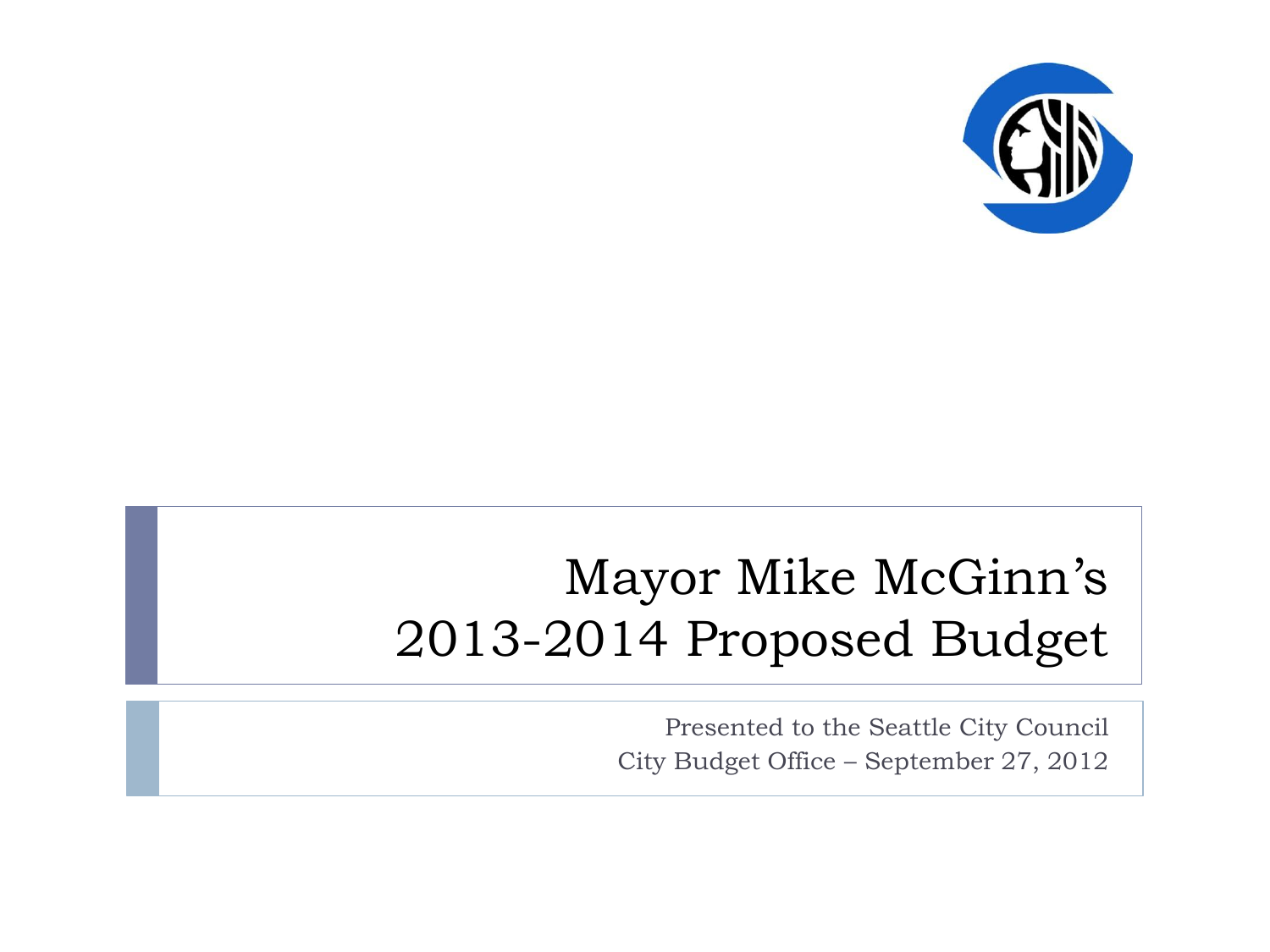

**2013 Proposed Budget totals \$4 billion, \$951 million of which is in the General Fund Budget grows to \$4.3 billion in 2014, including \$975 million in the General Fund**

## The Big Picture

**2013 Proposed Expenditures - All Funds, \$4.0 Billion (in millions of dollars)**



**2013 Proposed General Fund Expenditures - \$951.0 Million (in millions of dollars)**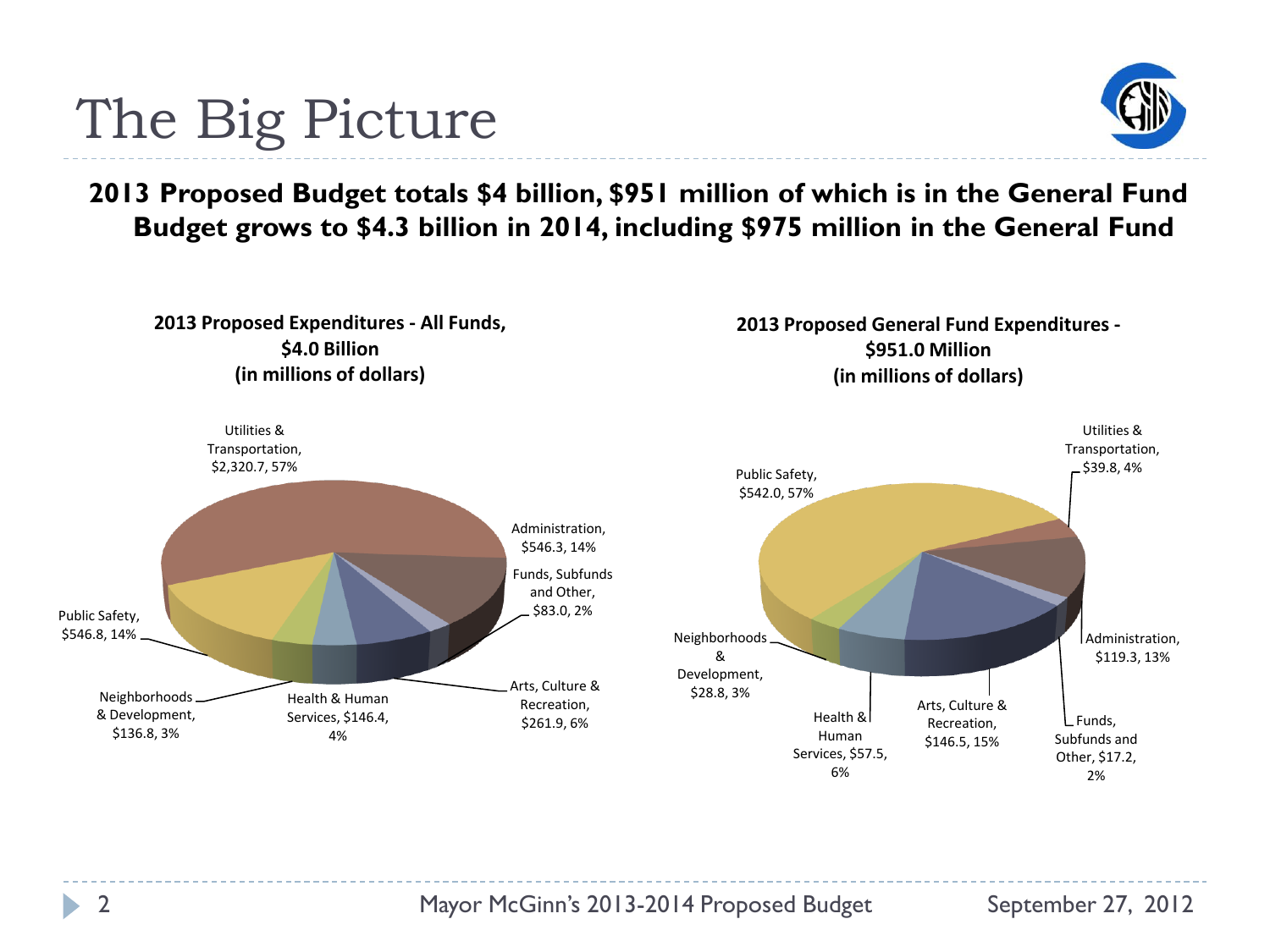

# Synopsis

- ▶ General Fund budget challenges are easing
	- Strength in the local economy
	- Vigilant financial management and conservative planning assumptions
	- Continued efforts to find cost savings through efficiencies
	- Strength in non-General Fund revenues
- ▶ Budget includes modest reductions in most General Fund-dependent departments and also makes investments in emerging needs
- **Budget continues providing most of** the same basic services to Seattle residents at their 2012 levels

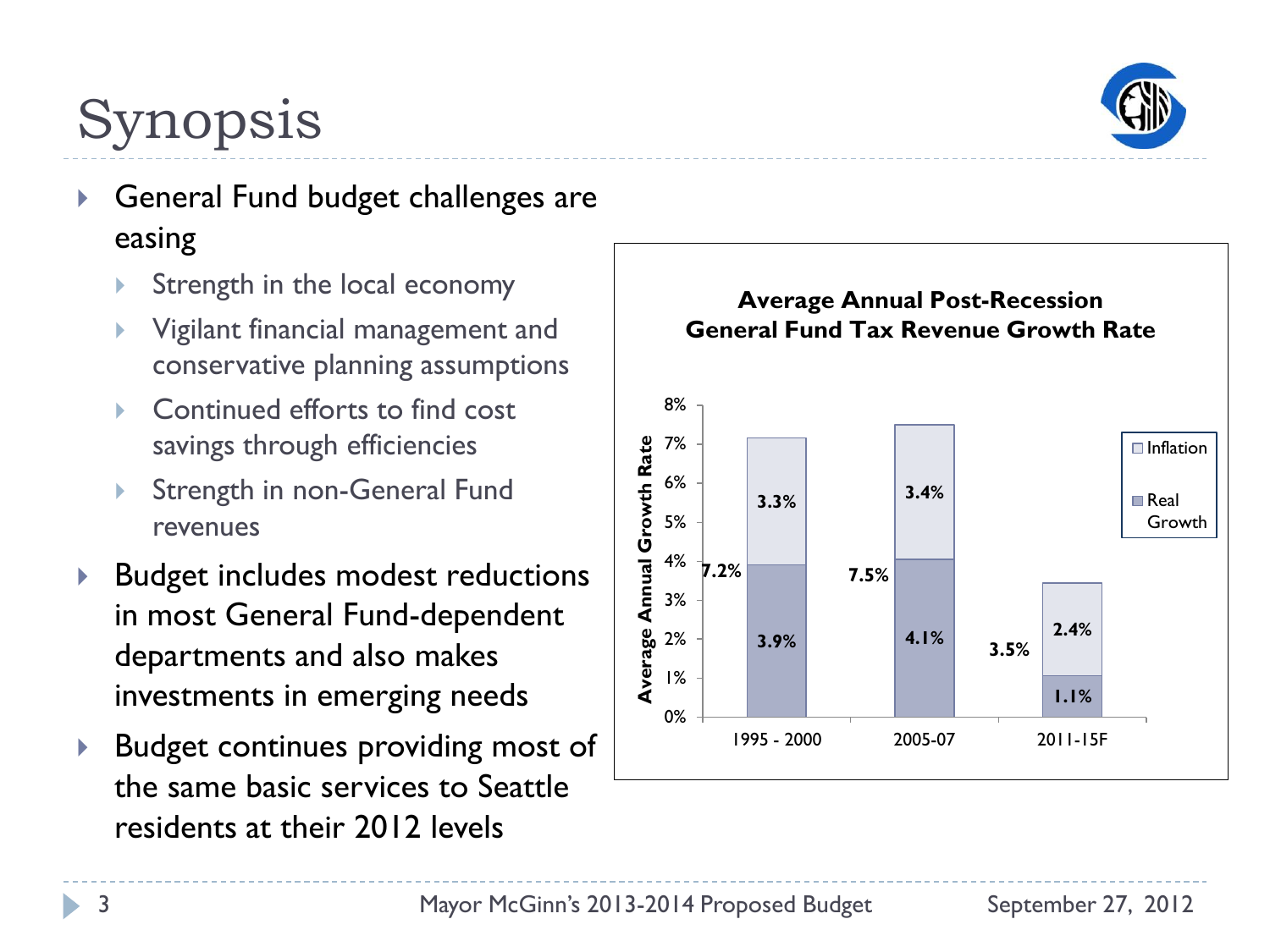

▶ By 2014, tax revenues return to the pre-recession peak

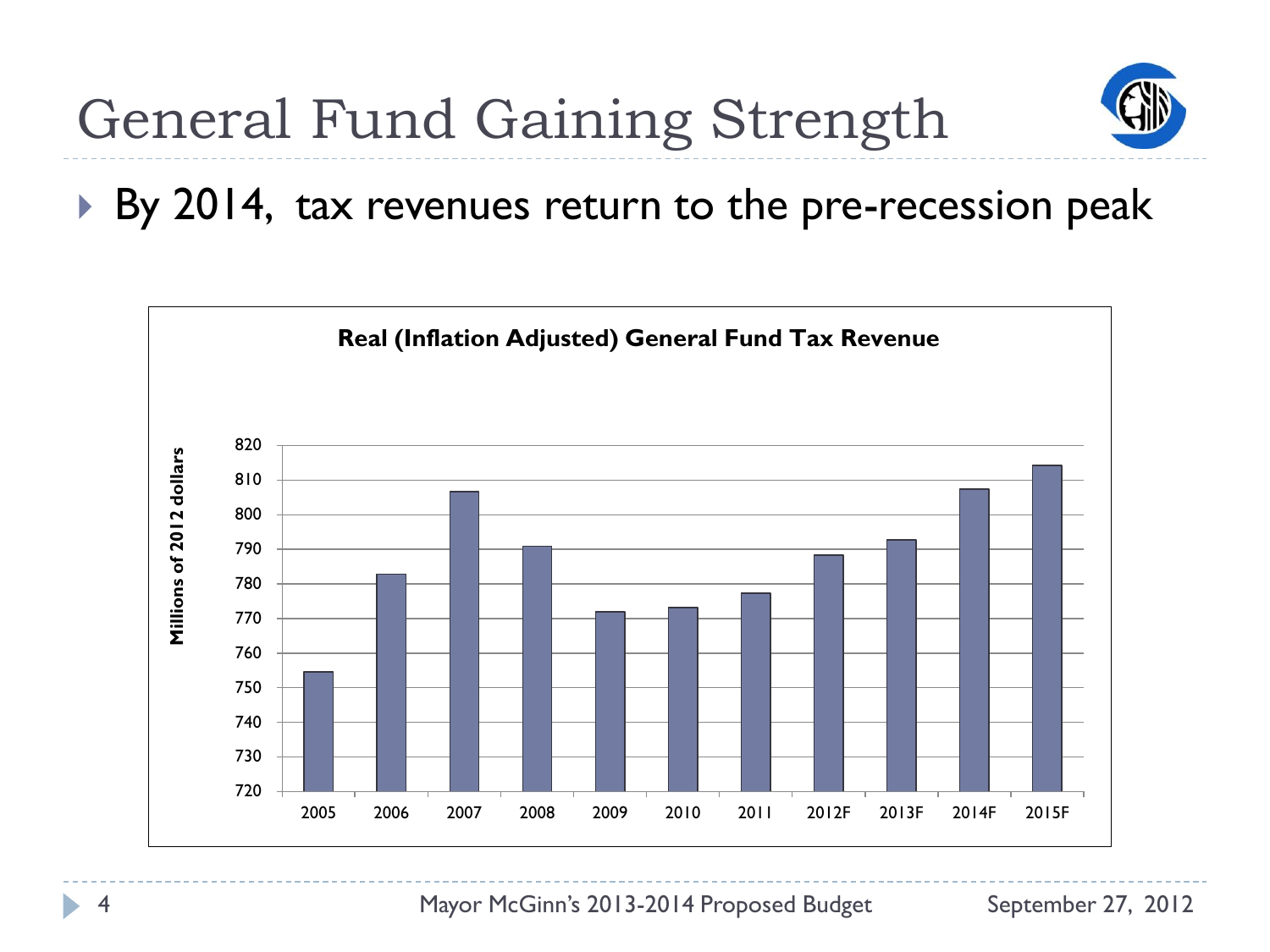## Mayor's Budget Decision Making Framework



- **Budget process overview:** 
	- Start with conservative projections in the baseline process
	- Departments developed reduction proposals to address the projected shortfall
	- If forecasts hold, by design, ask for more reductions than needed to give multiple options and support investment in emerging needs
- **Mayor's budget decisions are guided by:** 
	- **Input from departments**
	- Analysis by CBO budget analysts, including an evaluation of data, trade-offs and service impacts
	- Input from the public, stakeholders, and labor
		- Approximately 40 town hall meetings attended by more than 2,800 people in 2012
		- Budget Gapster online budget simulation and survey instrument <http://www.seattle.gov/budgetsimulation/>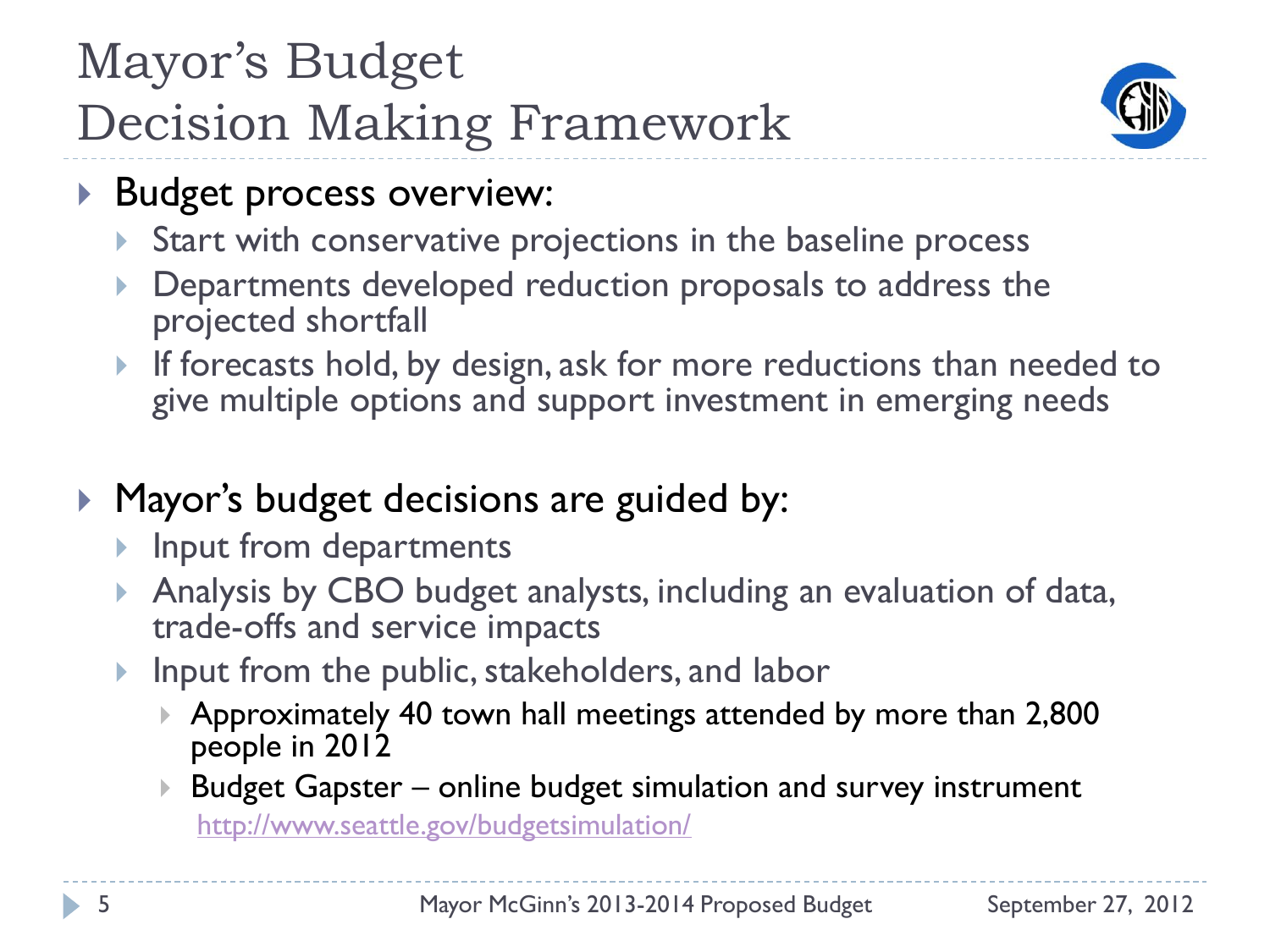## Mayor's Budget Decision Making Framework



- ▶ Budget Gapster
	- CBO launched a new effort in 2012 to educate the public about the budget challenges and the budget process and to solicit input on budget priorities
	- Nearly 1,800 unique visits to the site
	- Data on priorities from more than 350 individuals who completed the simulation and the survey
		- $\triangleright$  Public Safety the number one funding priority







6 Mayor McGinn's 2013-2014 Proposed Budget September 27, 2012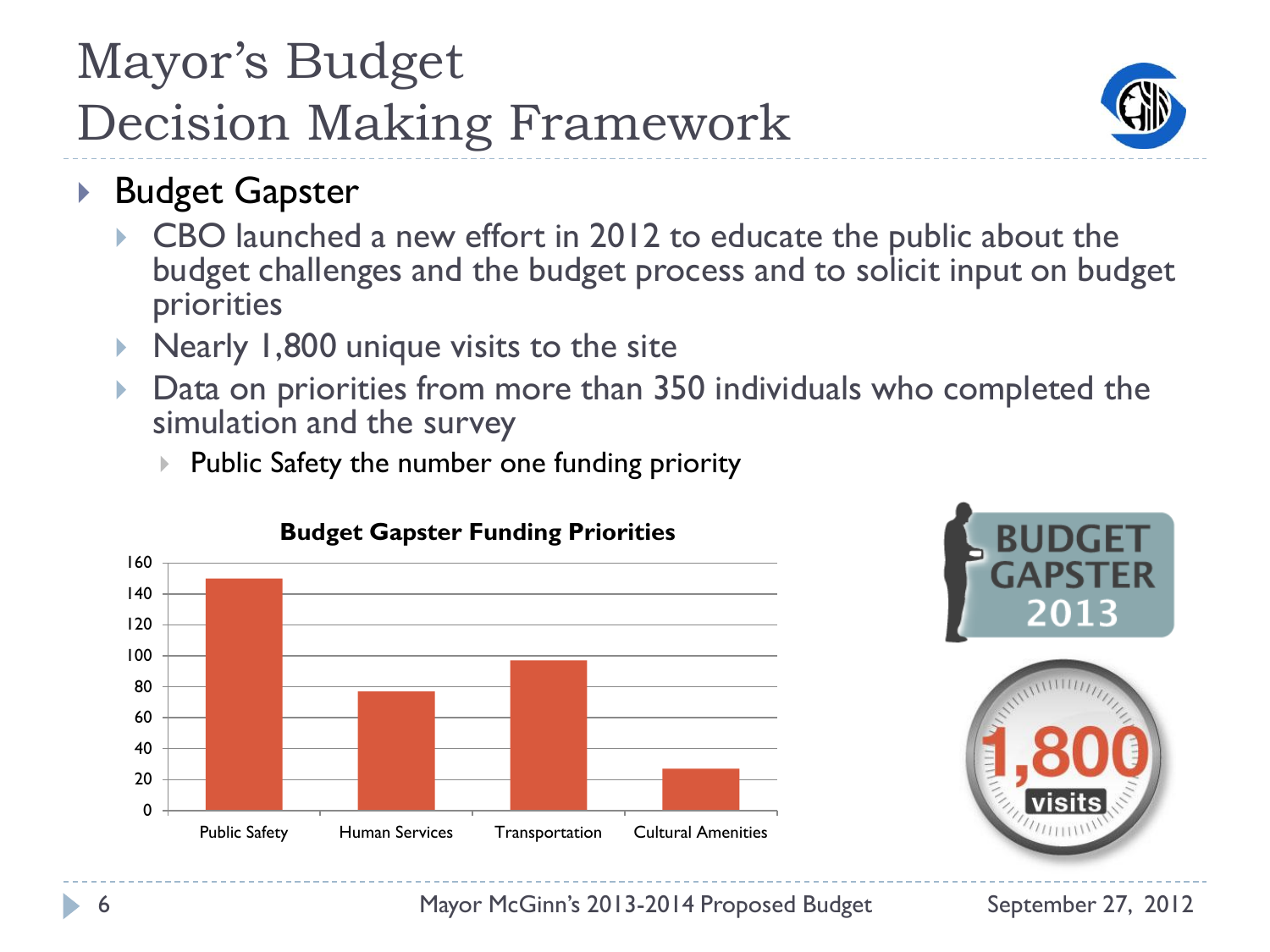#### Examples of Savings: Identifying Efficiencies to Preserve Services



- Savings from how the City maintains its assets
	- Utility costs
	- Managing the City's fleet
- **Management efficiencies** 
	- Fire Department senior management consolidation
- Aligning staff with workload needs
	- Parks capital project workload
	- Seattle Department of Transportation
- **Lower salary and benefit costs** 
	- ▶ New firefighter labor contact
	- Lower medical and unemployment claims
	- 2010 agreement with Coalition of City Labor Unions still generating savings
- New funding to sustain City treasures
	- Volunteer Park Conservatory
	- Langston Hughes Performing Arts Center
- Select fee-based revenue increases
	- Swimming pool fees
	- Parking fees at City-owned garages
	- Seattle Animal Shelter fees
	- Parking Enforcement Officers
- Strategic use of fund balances
	- Human Services Division
	- Parks
	- **Transportation**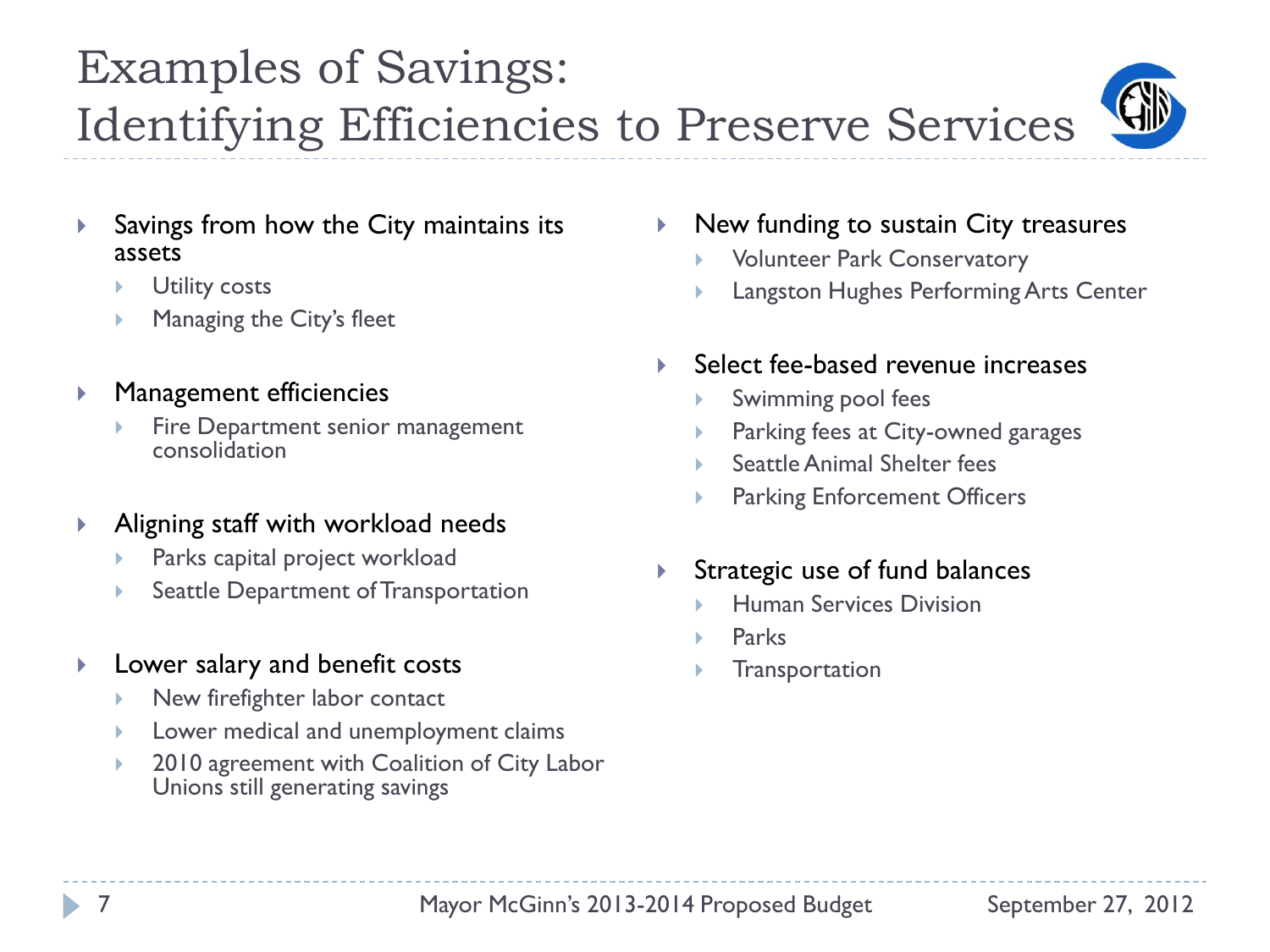Strategic Investments to Respond to Emerging Needs



- **Proposed Budget makes investments in five key areas:** 
	- ▶ Supporting a Well-Functioning Government
	- Enhancing Public Safety
	- ▶ Upholding the Human Services Safety Net
	- ▶ Promoting Economic Development
	- **I** Upgrading the City's Transportation Infrastructure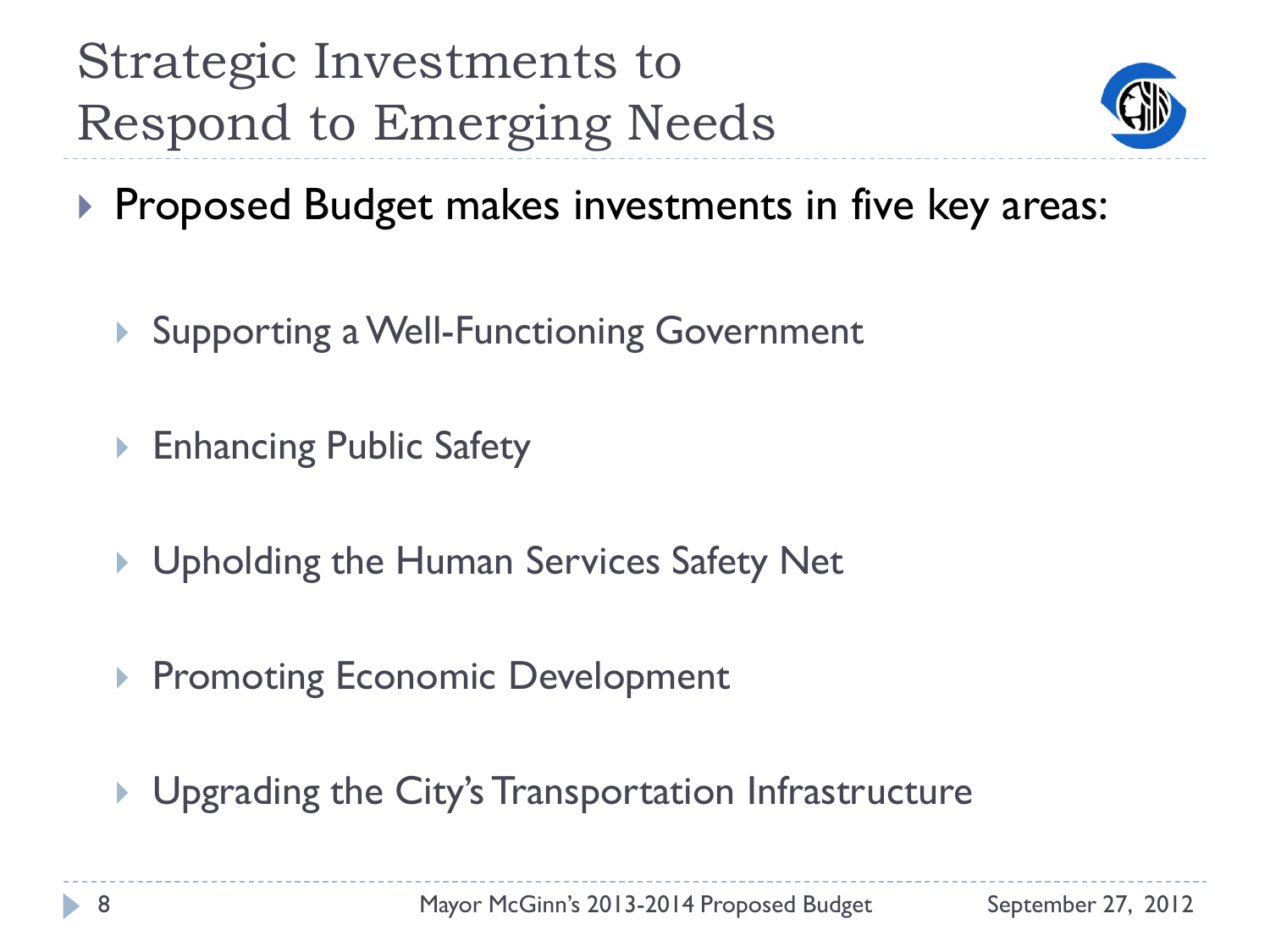### Investments to Support a Well-Functioning Government



- ▶ Restoring the Health of the Rainy Day Fund
	- Maximum contributions to the Rainy Day Fund in 2013 and 2014
	- Replenishes the Rainy Day Fund to the \$30 million peak by 2014

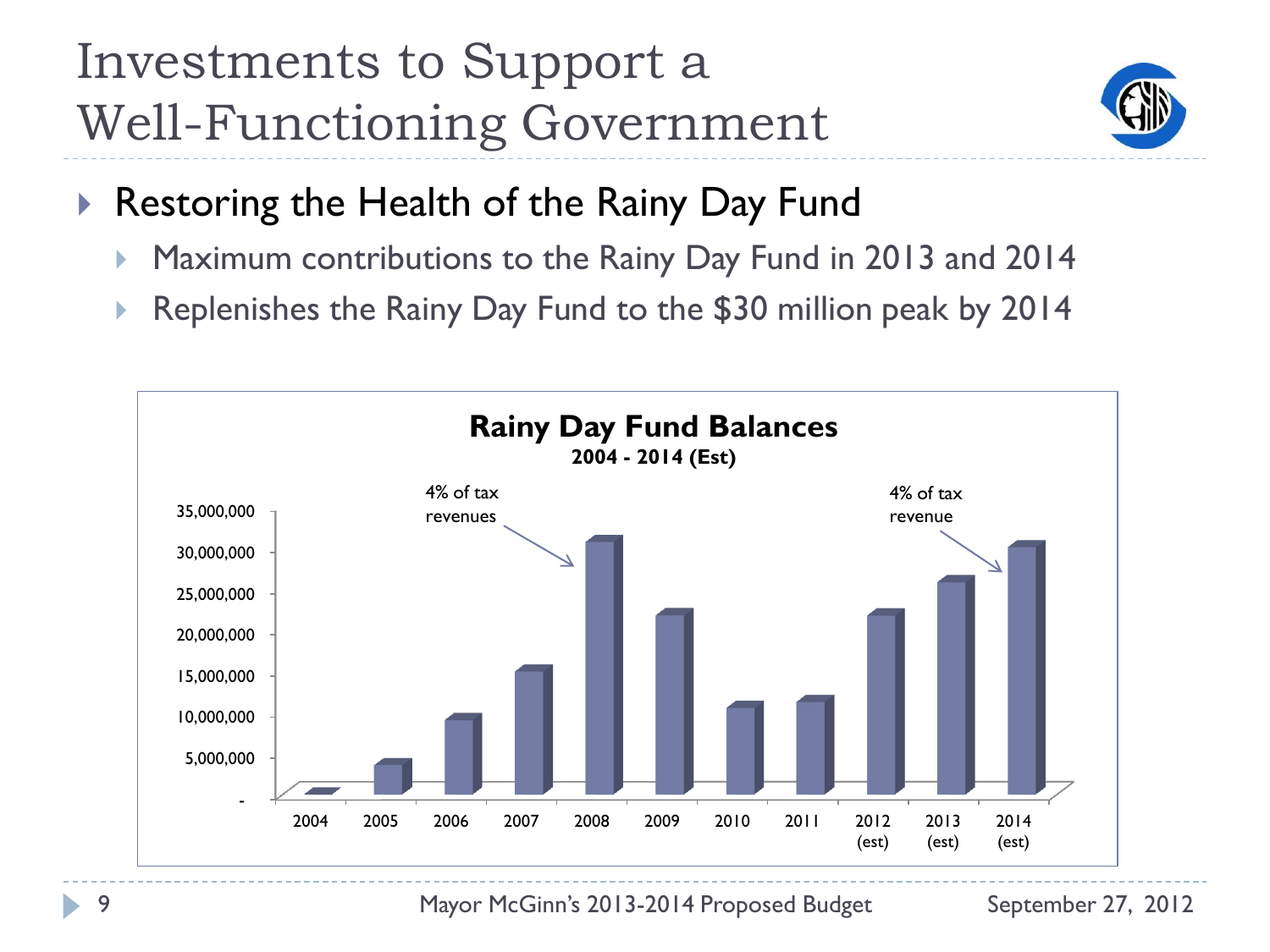Investments to Support a Well-Functioning Government



- Stabilizing the City's pension fund
	- ▶ Consistent with City policy, funding the system to the actuarially recommended level
- $\blacktriangleright$  Investing in the next generation data center
	- Decisions will be driven by taking a holistic and strategic Citywide view of data center needs
- ▶ Other information technology investments
	- Replacing systems no longer supported or soon-to-be no longer supported by vendors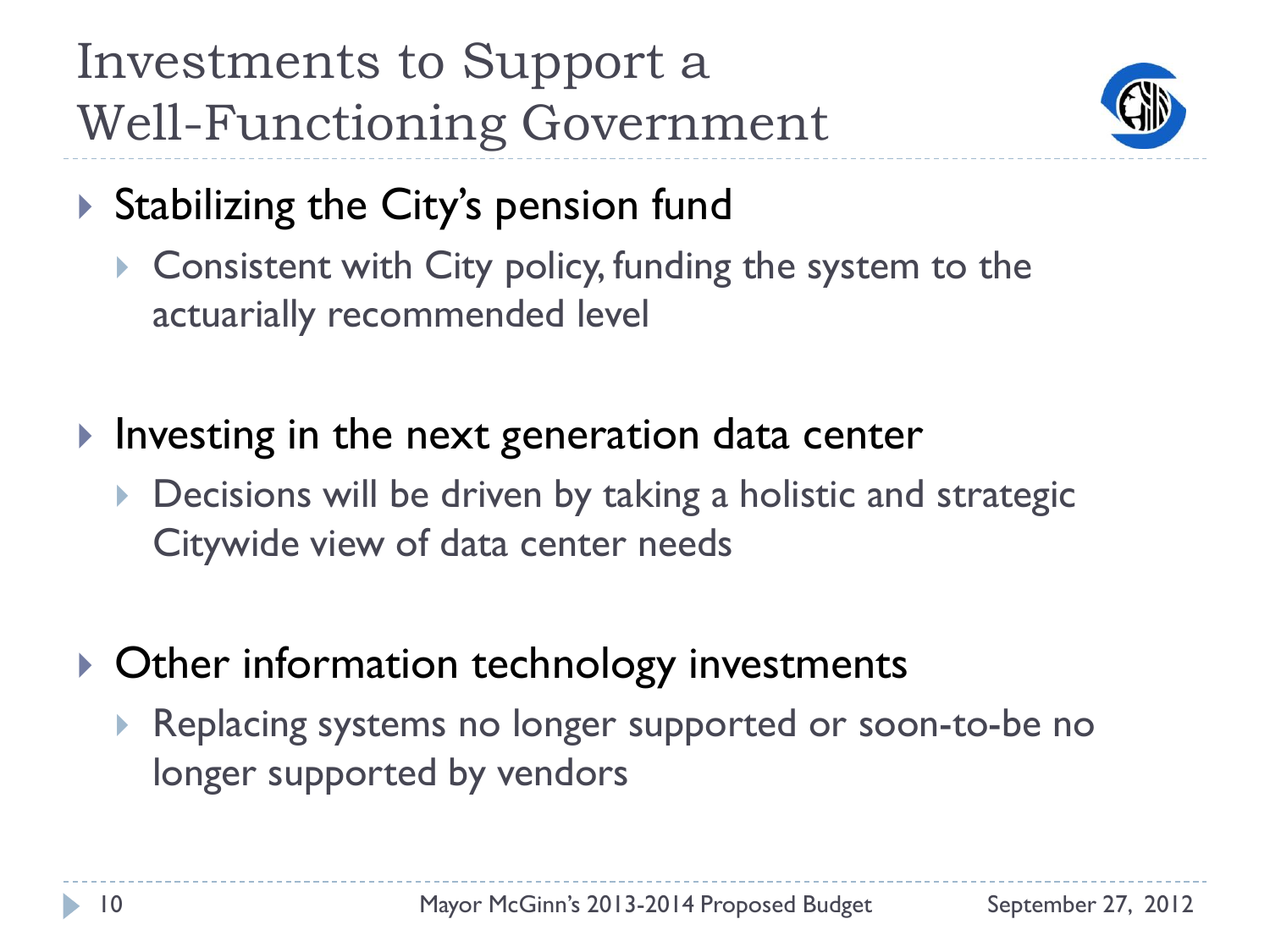

- ▶ The 2013-2014 Proposed Budget invests as much as \$24 million over the biennium to support SPD public safety initiatives
	- ▶ Hiring 10 additional police officers
	- $\blacktriangleright$  Investing in technology
		- Adding automated gunfire locator system
		- Replacing in-car video system
		- Enhancing SPD's data analysis capabilities
	- Implementing SPD 20/20 and the Settlement Agreement between the City and DOJ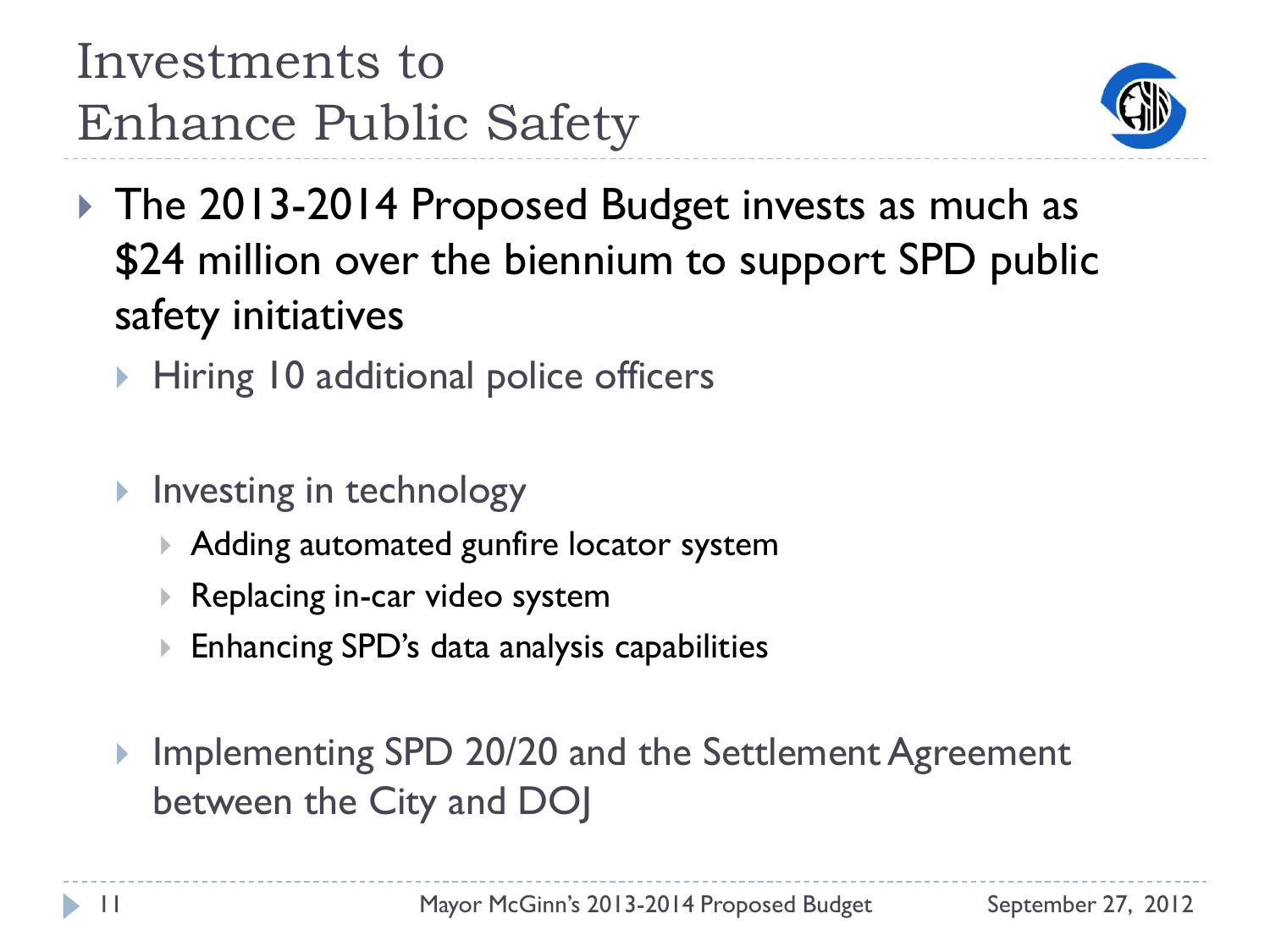Investments to Enhance Public Safety



- ▶ Public Safety extends beyond traditional police services. Investing in programs that prevent crime in the first place.
	- Expanding community center after school and late night hours at seven centers that serve at-risk youth
		- **Data-driven decision making model**
	- ▶ Increasing by 450 the number of Seattle Youth Violence Prevention Initiative slots
		- Implementing a more robust risk assessment tool to ensure those most in need are the ones served
		- ▶ Brings total number of youth served through the initiative to 1,500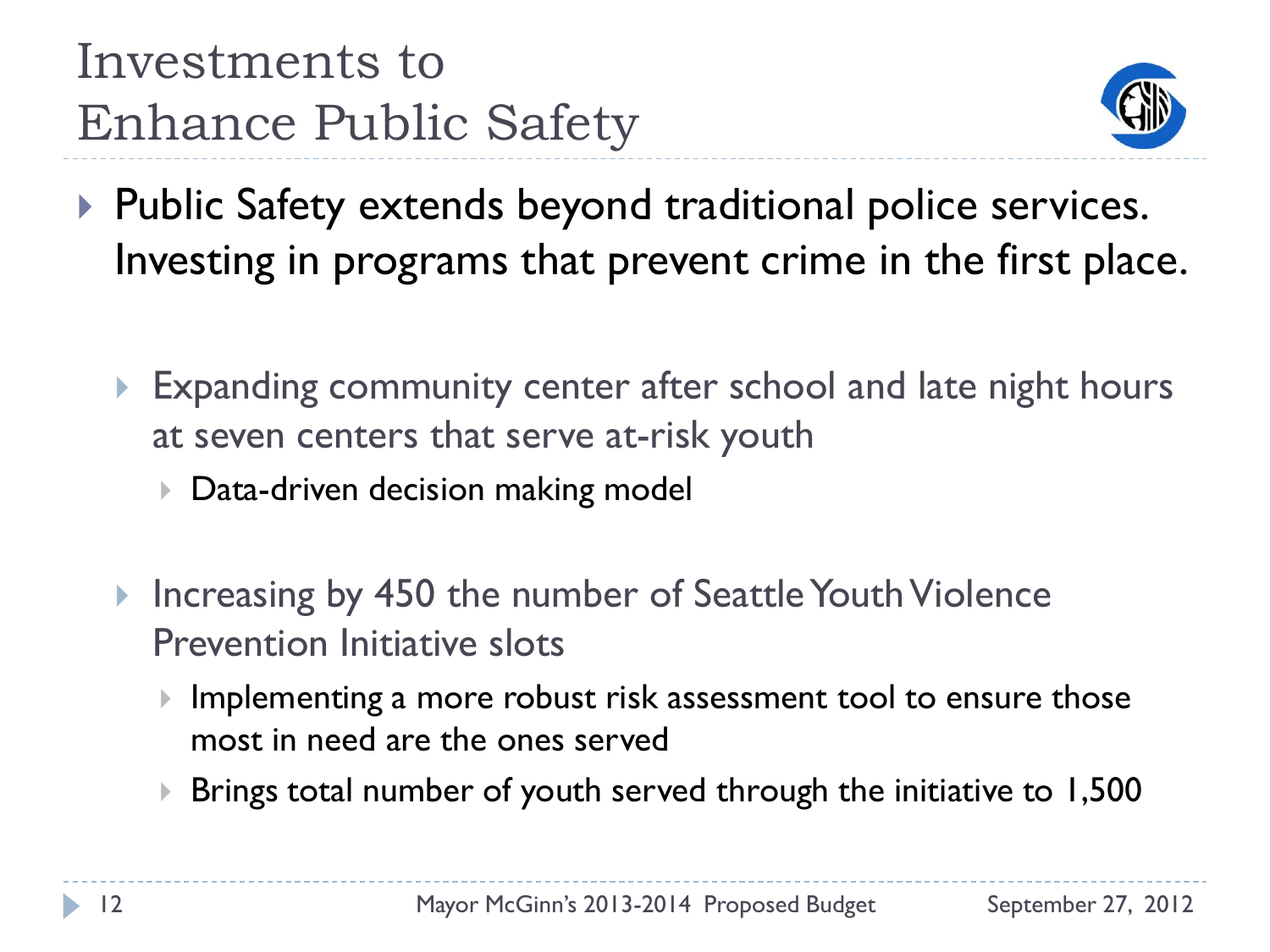### Investments to Uphold the Human Services Safety Net



- Investments in human services are particularly important
	- Dual challenge: Other governments are scaling back their investments. Meanwhile, demand for services is increasing as people struggle from the effects of the Great Recession
- $\triangleright$  Contract inflation increases for the  $1^{st}$  time since 2009
- Expanding support for homeless families
- Increasing the number of childcare subsidies for moderate- to low-income families
- ▶ Investing in the Career Bridge program
- **Expanding support for domestic violence survivors**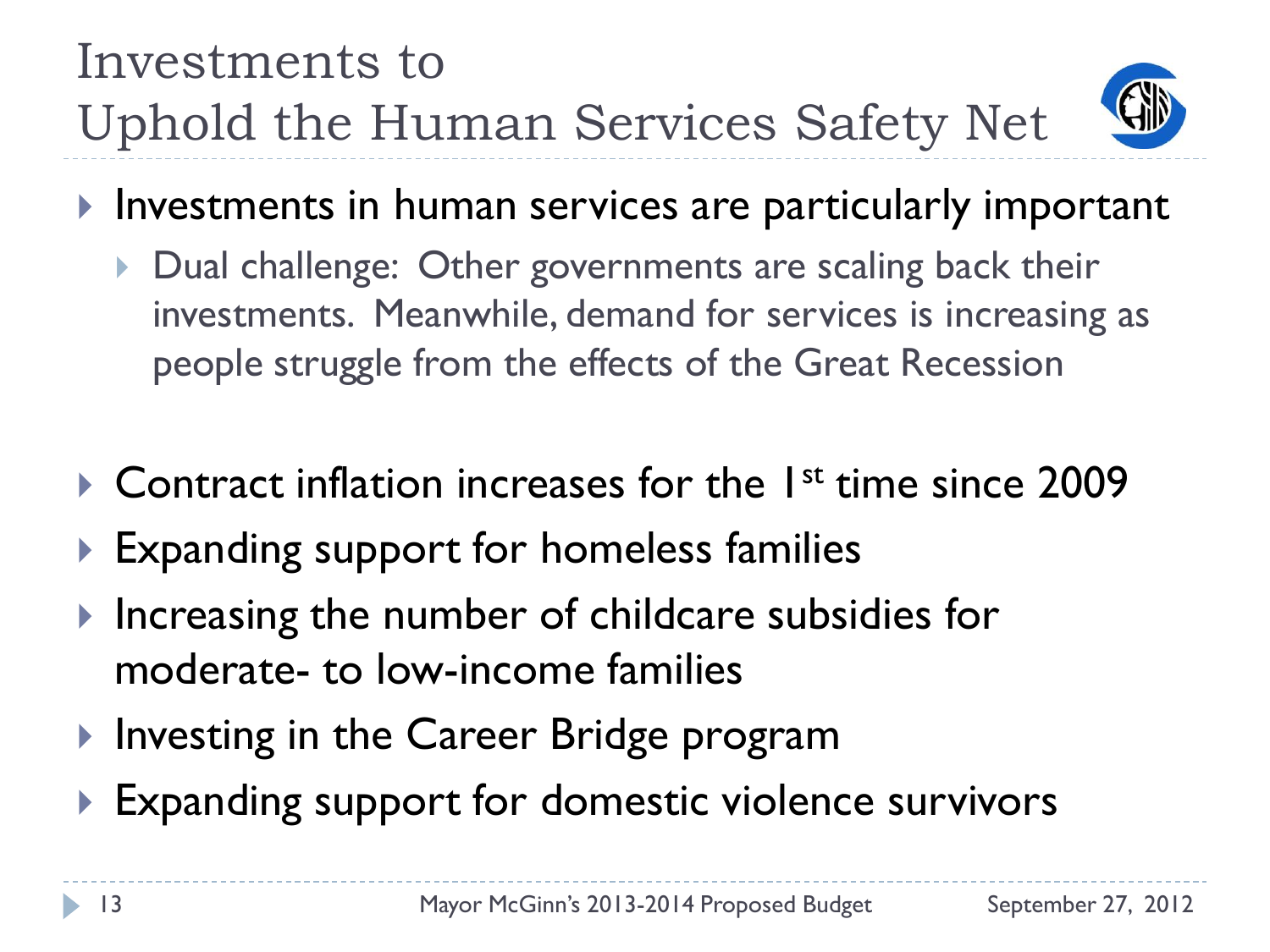### Investments to Promote Economic Development



- ▶ Critical the City help keep the momentum of the economic recovery going, with a special emphasis on shared prosperity
	- Support for Neighborhood Business Districts
		- ▶ Expanding "Only in Seattle" grants to support streetscape and pedestrian improvements in neighborhoods with parking meters
	- ▶ Investing CDBG Funds to Promote Community Development
		- ▶ "growSeattle"
		- ▶ South Park Business District
	- Investing in the vitality of the Downtown Core
	- ▶ Funding 16 FTEs in DPD to meet the growing demand for land use and building permits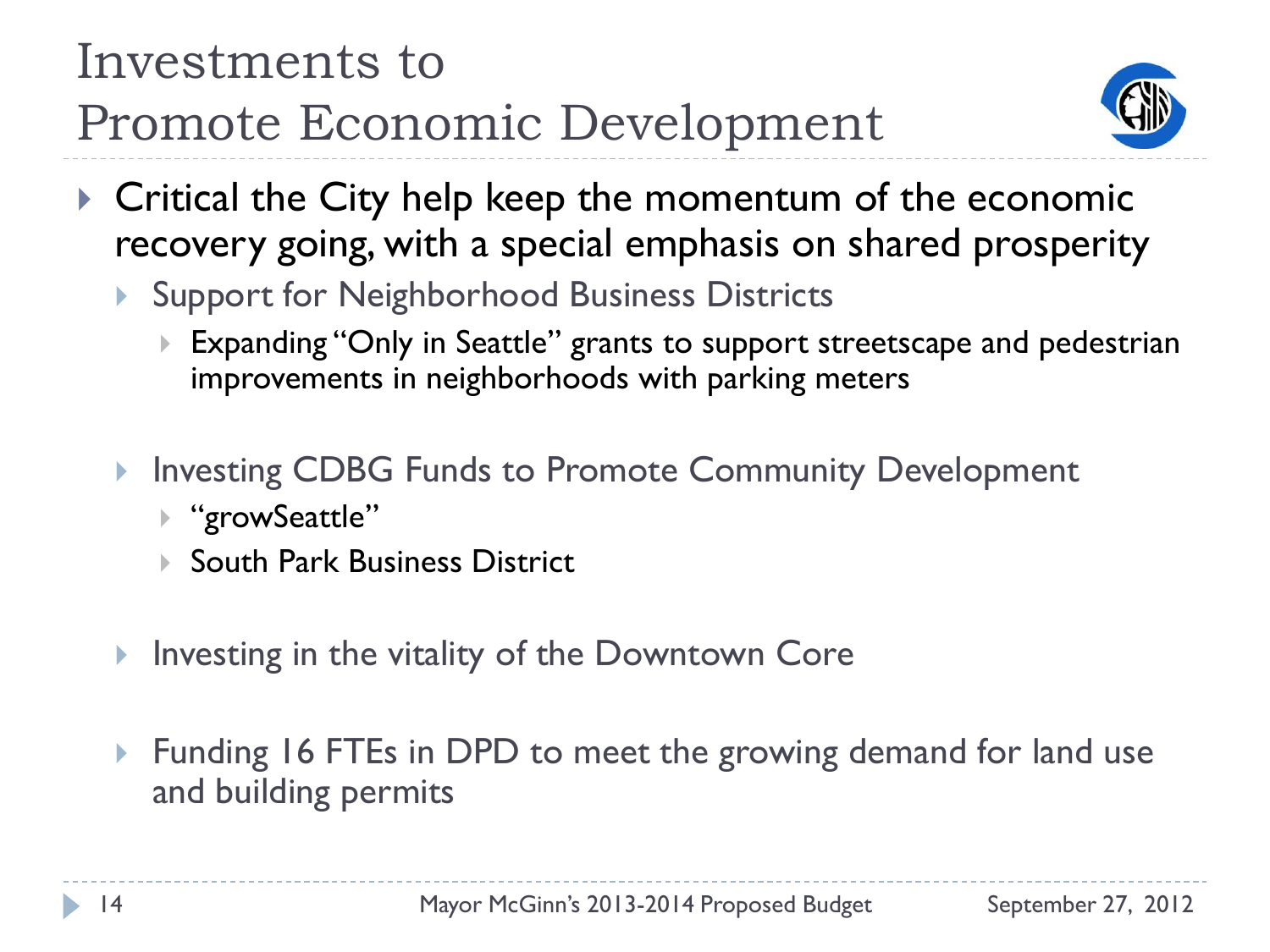Investments to Upgrade the City's Transportation Infrastructure



- Using multiple funding sources, the City will invest more than \$21 million in maintaining and upgrading the City's transportation assets over the biennium
	- **Transit Master Plan Implementation** 
		- ▶ High Capacity Transit
	- ▶ Pedestrian and Bike Master Plan Investments
		- ▶ Safe Routes to Schools projects
		- Sidewalk safety repair
		- ▶ Center City mobility plan
		- Greenway development
		- $\triangleright$  Burke Gilman trail study next steps for the missing link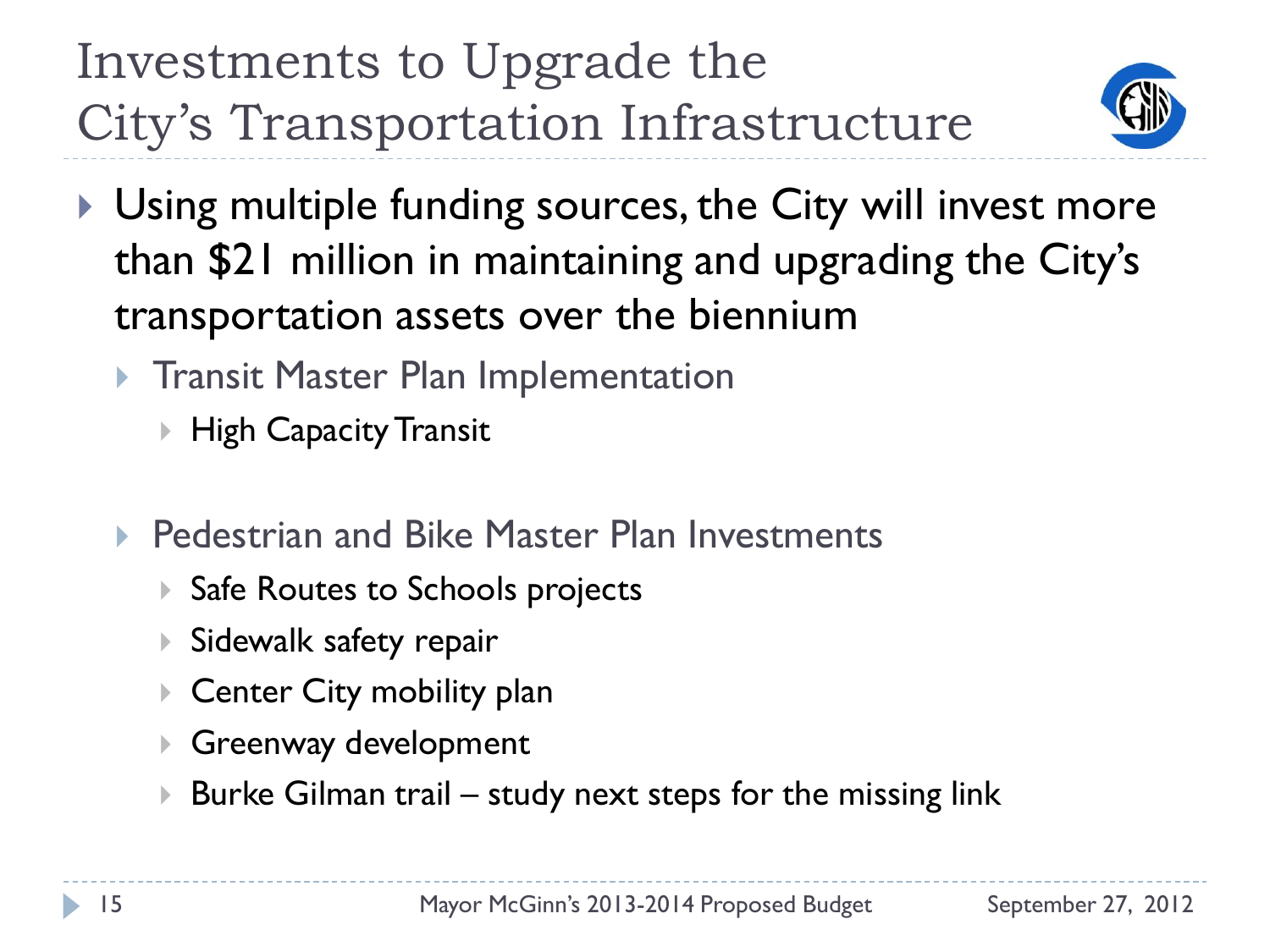Investments to Upgrade the City's Transportation Infrastructure



- ▶ Third Avenue Corridor Investments
	- \$1 million in REET funding will allow for:
		- Sidewalk expansion and enhancement near Macy's department store
		- Converting pedestrian signals in the corridor to countdown signals
		- Remarking all faded crosswalks in the corridor
- ▶ Freight Mobility Enhancements
	- **Increases funding for small-scale freight mobility improvements**
	- Provides funding for a new Freight Mobility Master Plan

#### ▶ Asset Preservation and Maintenance

- Annual investment in street repair and maintenance increased by more than \$5 million
- Chip seal and crack seal programs reinstated
- Emergency storm response funding provided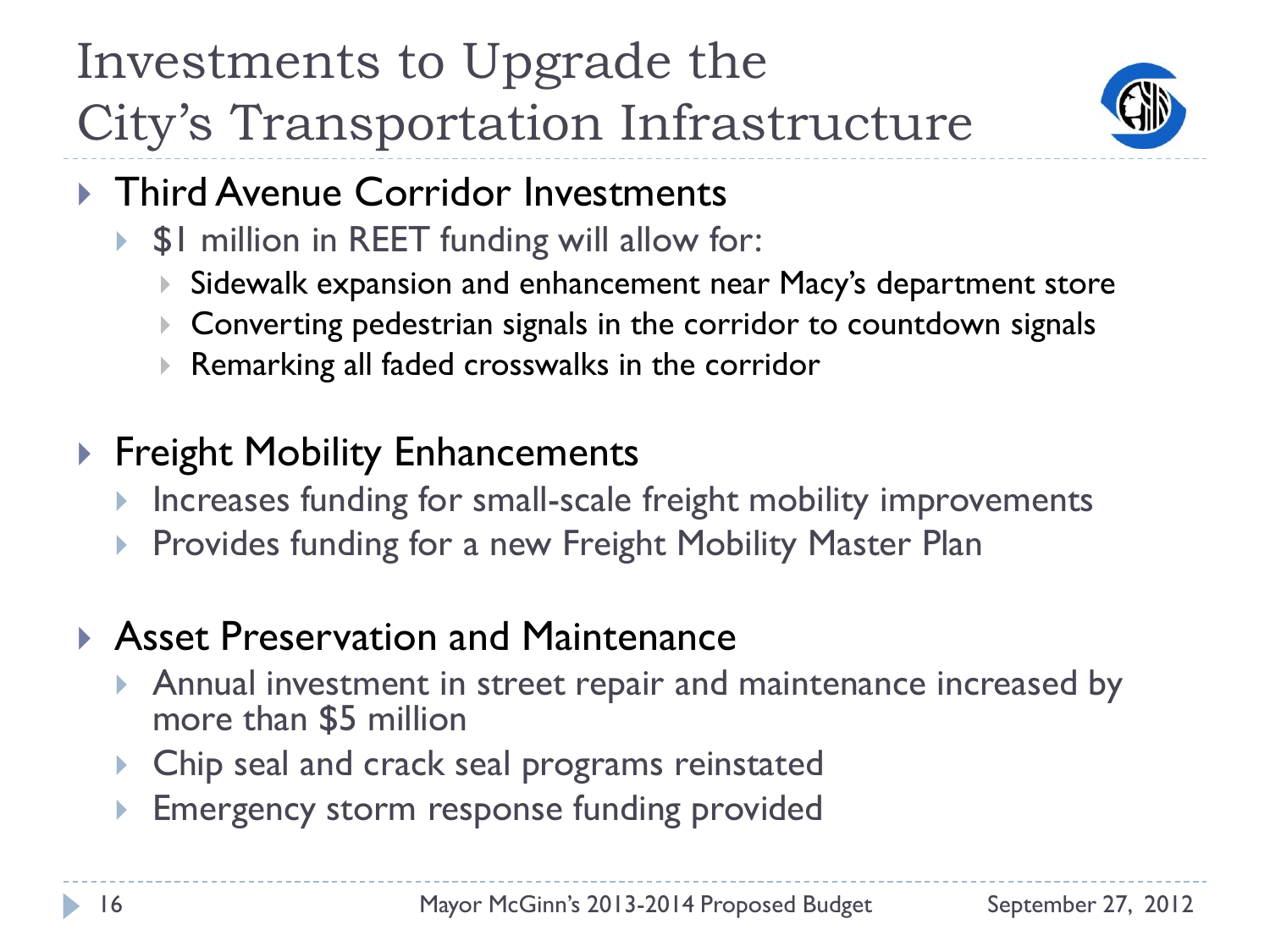### Real Estate Excise Tax (REET) Overview



#### REET revenues are a bright spot in the budget

 Over the biennium, expecting an increase of \$10 million relative to 2011, allowing for increased investments of REET

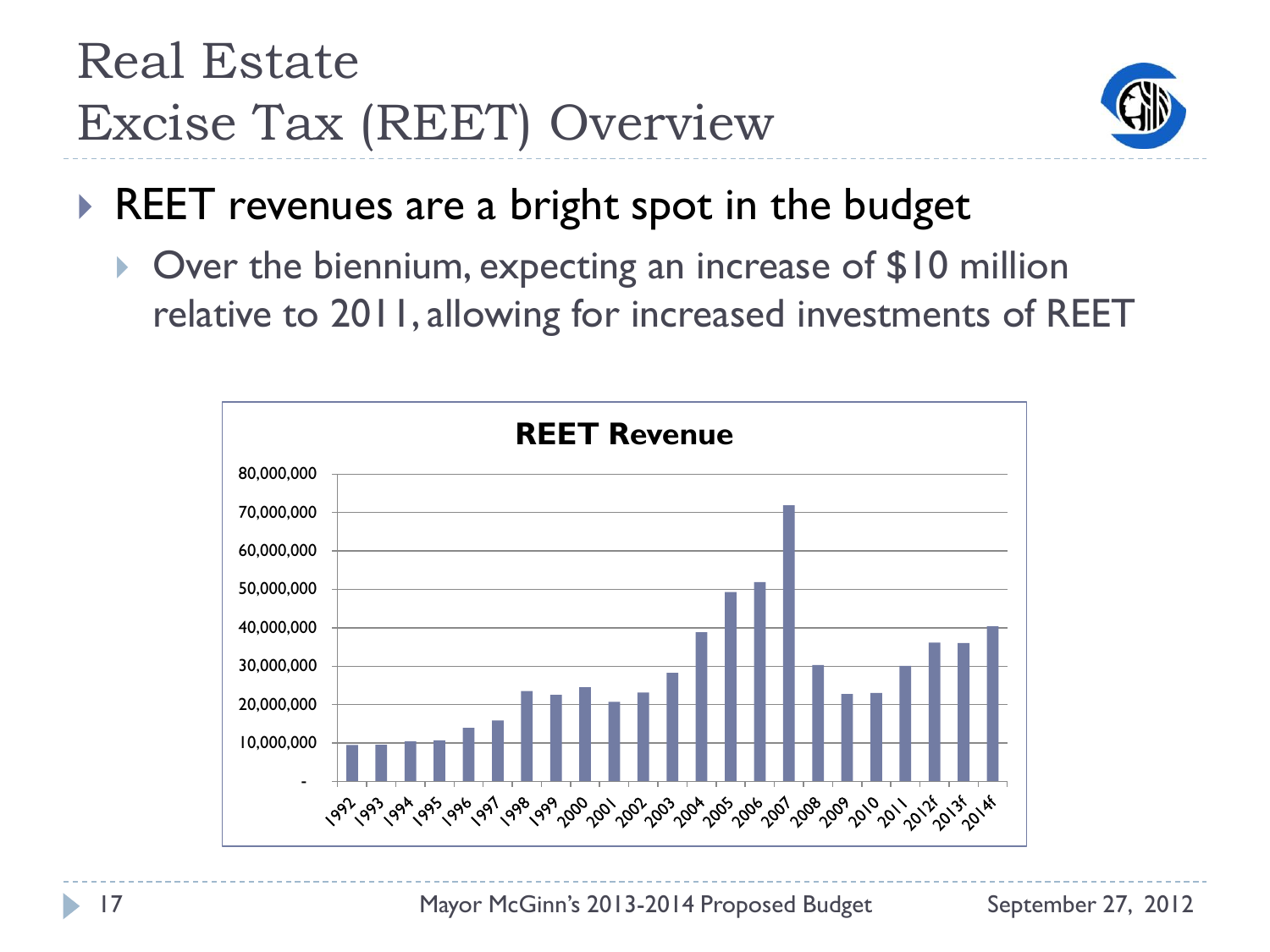

### REET Overview

- REET revenue is the primary source of funding for general government asset preservation
	- The budget allocates \$29.5 million in 2013 and \$27.3 million in 2014 for asset preservation from REET funds.
		- The highest REET asset preservation funding levels since 2009



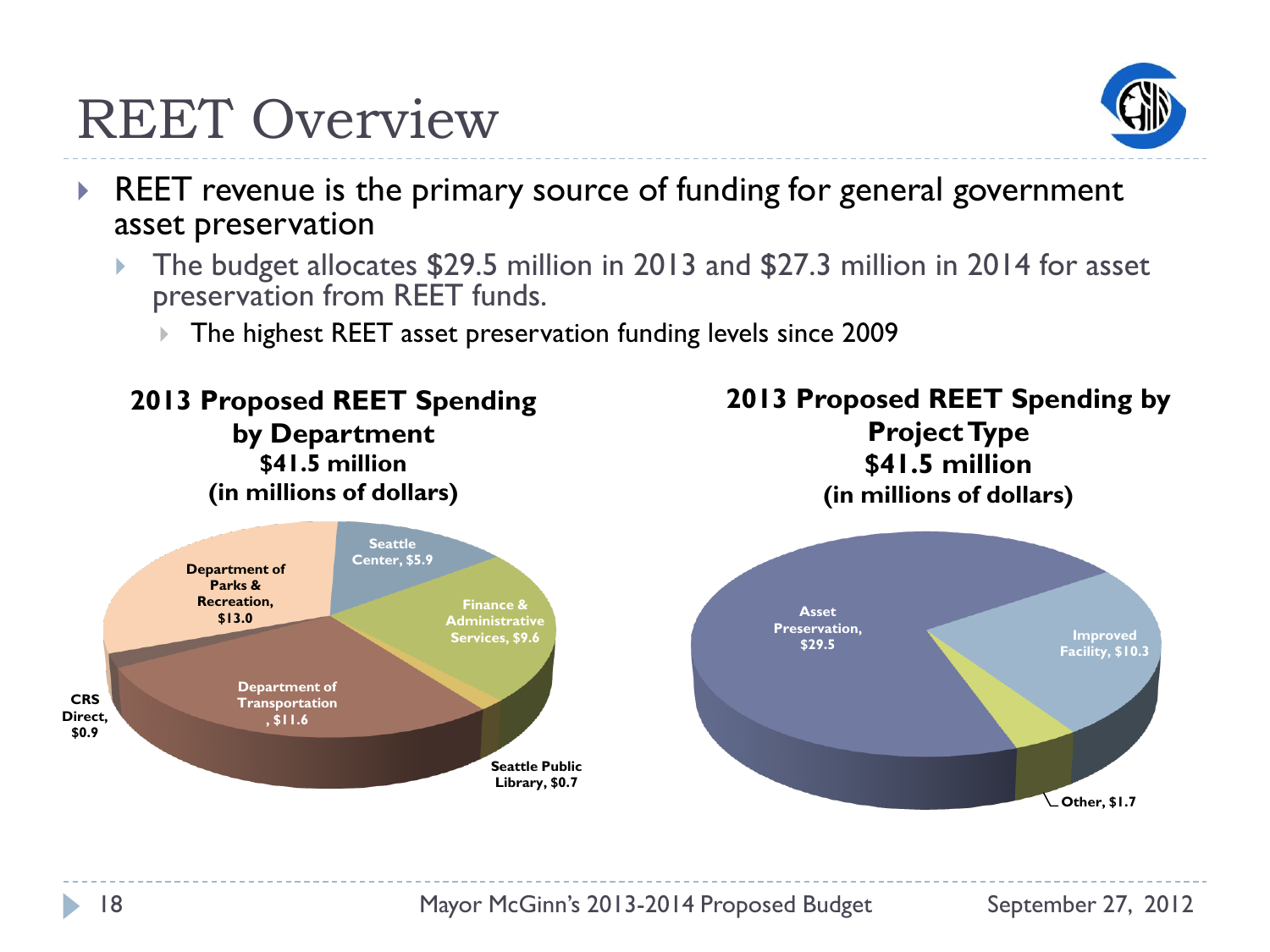## 2013 FTE Impacts

- ▶ 65 FTEs are eliminated
- ▶ Funding added for 191 FTEs
- ▶ Net increase of 7 to parttime FTEs
- ▶ Net increase of 133.47 FTEs Citywide for 2013
- ▶ Net reduction of 8 additional FTEs scheduled for 2014

|                                            | <b>Net Change to Funded</b> |
|--------------------------------------------|-----------------------------|
| <b>Department</b>                          | <b>FTEs</b>                 |
| City Budget Office                         | 1.00                        |
| Dept. of Finance & Administrative Services | 20.00                       |
| Department of Information Technology       | 2.00                        |
| Department of Neighborhoods                | 0.75                        |
| Department of Parks & Recreation*          | (7.02)                      |
| Department of Planning & Development       | 15.50                       |
| Human Services Department                  | 22.50                       |
| Legislative Department                     | (1.00)                      |
| Office of Arts & Cultural Affairs*         | 7.74                        |
| Office of Economic Development             | (1.50)                      |
| Office of Immigrants and Refugee Affairs   | 1.00                        |
| Personnel Department                       | (1.50)                      |
| Seattle Center                             | (3.50)                      |
| Seattle City Attorney                      | (1.50)                      |
| Seattle City Light                         | 19.50                       |
| Seattle Department of Transportation       | 4.50                        |
| Seattle Fire Department                    | (2.00)                      |
| Seattle Public Library                     | 46.00                       |
| Seattle Municipal Court                    | (1.50)                      |
| Seattle Police Department                  | 23.00                       |
| Seattle Public Utilities                   | (10.50)                     |
| <b>Grand Total**</b>                       | 133.47                      |

*\* The bulk of these FTE impacts are the result of shifts between these departments*

*\*\* Does not include 25 unfunded FTEs that are created in the event that contract work can be brought in house*

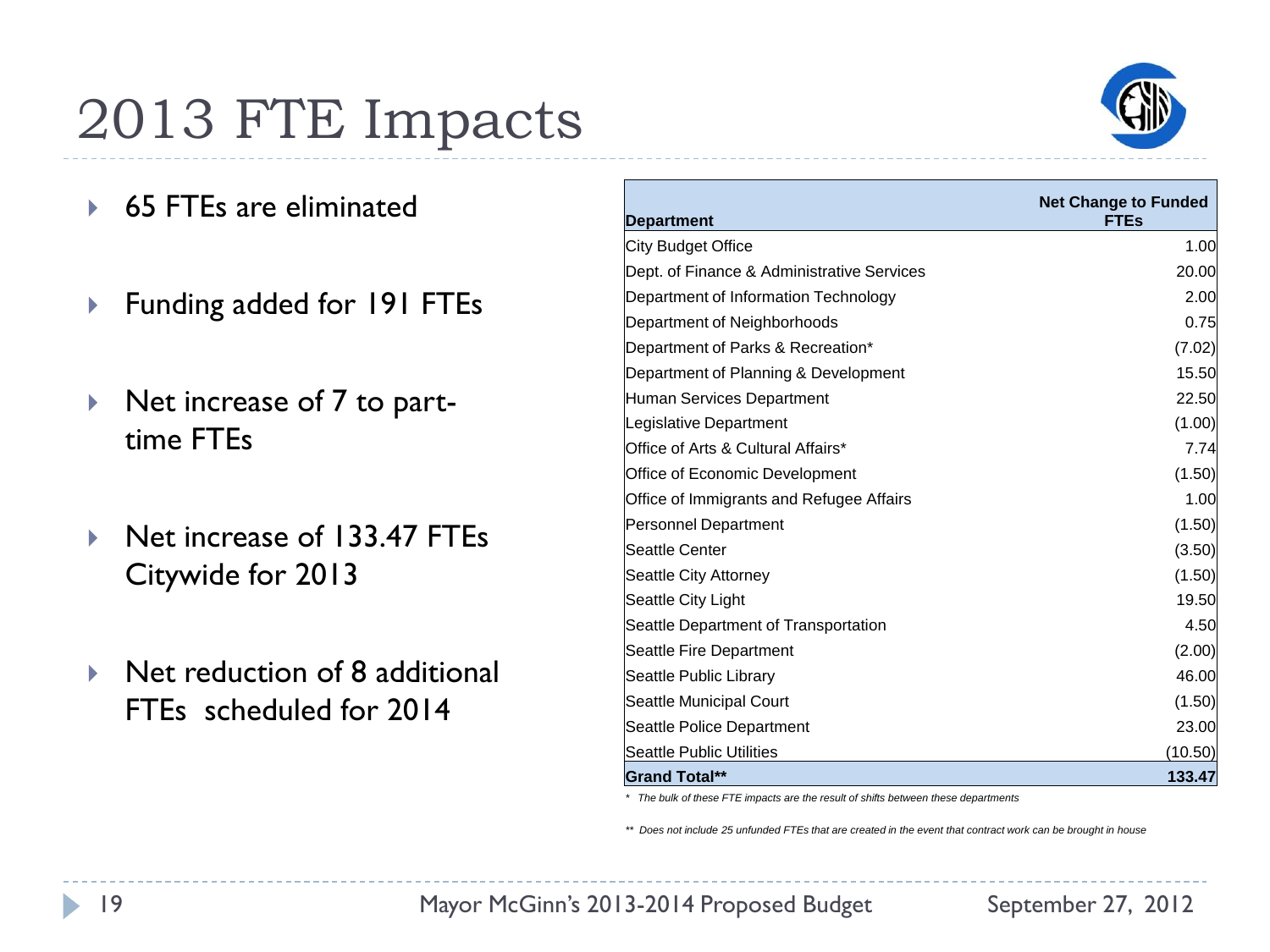

- ▶ Based on current forecast, General Fund is in balance for 2015-2016
	- **I** Upside Risk: Relative strength of the local economy
	- Downside Risk: Health of the global and national economies
- ▶ But, we know there will continue to be emerging needs and demands for greater service
	- Need to continue efforts to ensure City dollars invested wisely and achieving the intended outcomes
	- ▶ Number of efforts contemplated for 2013 and beyond
		- ▶ Examining Internal Service Costs
		- ▶ Citywide Space Planning
		- ▶ Fire Study
- ▶ SDOT Efficiency Analysis
- ▶ Measuring Outcomes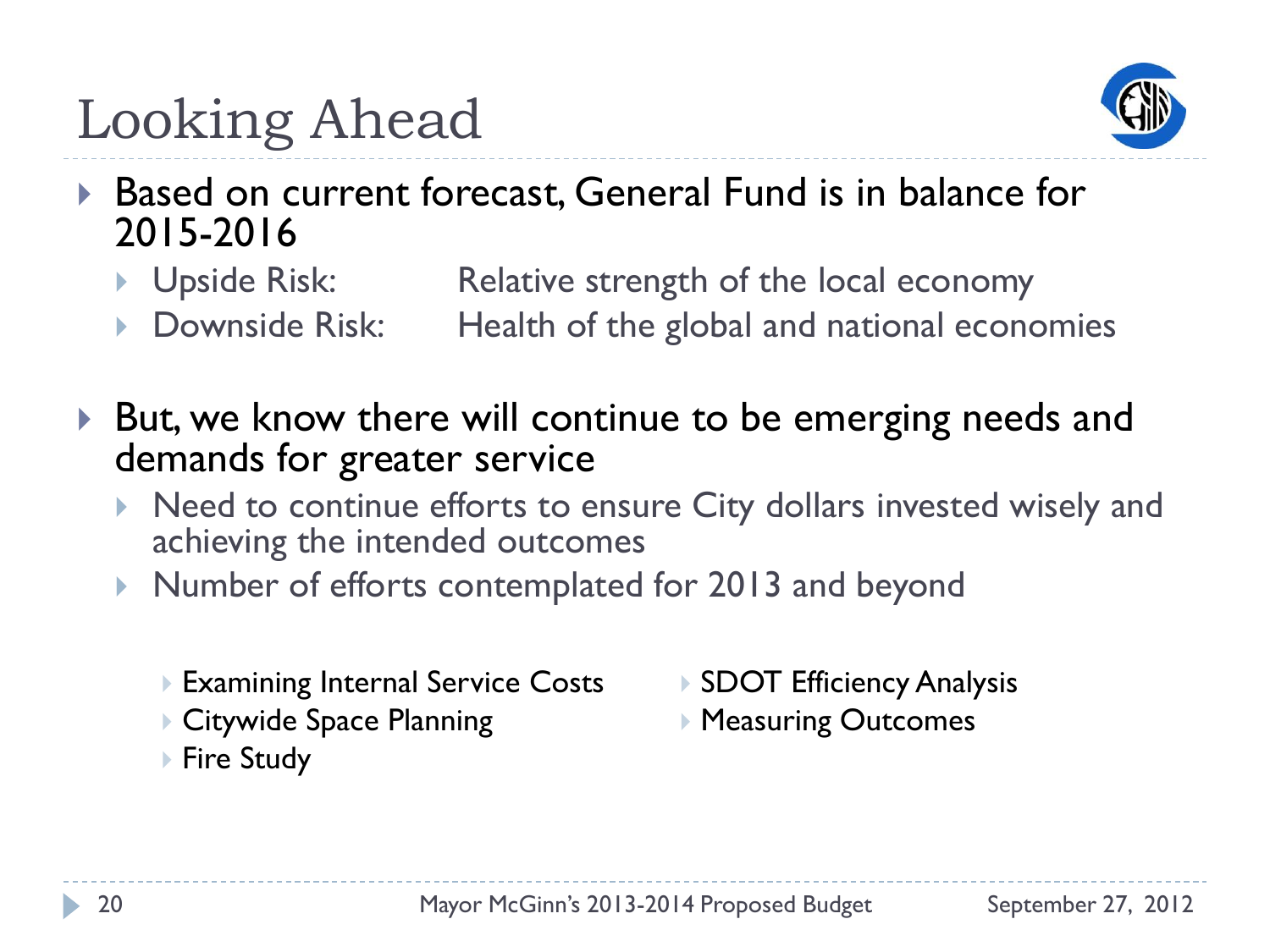

#### **BASIC MISSION**

The questions on this and following two slides are intended to provide overall context with a focused description of your agency, its key mission, and the challenges you face as part of the current budget process:

- ▶ What is the primary mission (purpose) of your agency?
- ▶ Why does any of this matter to the people of Seattle? (Tell us one brief vignette that best illustrates what your agency does and why it is important.)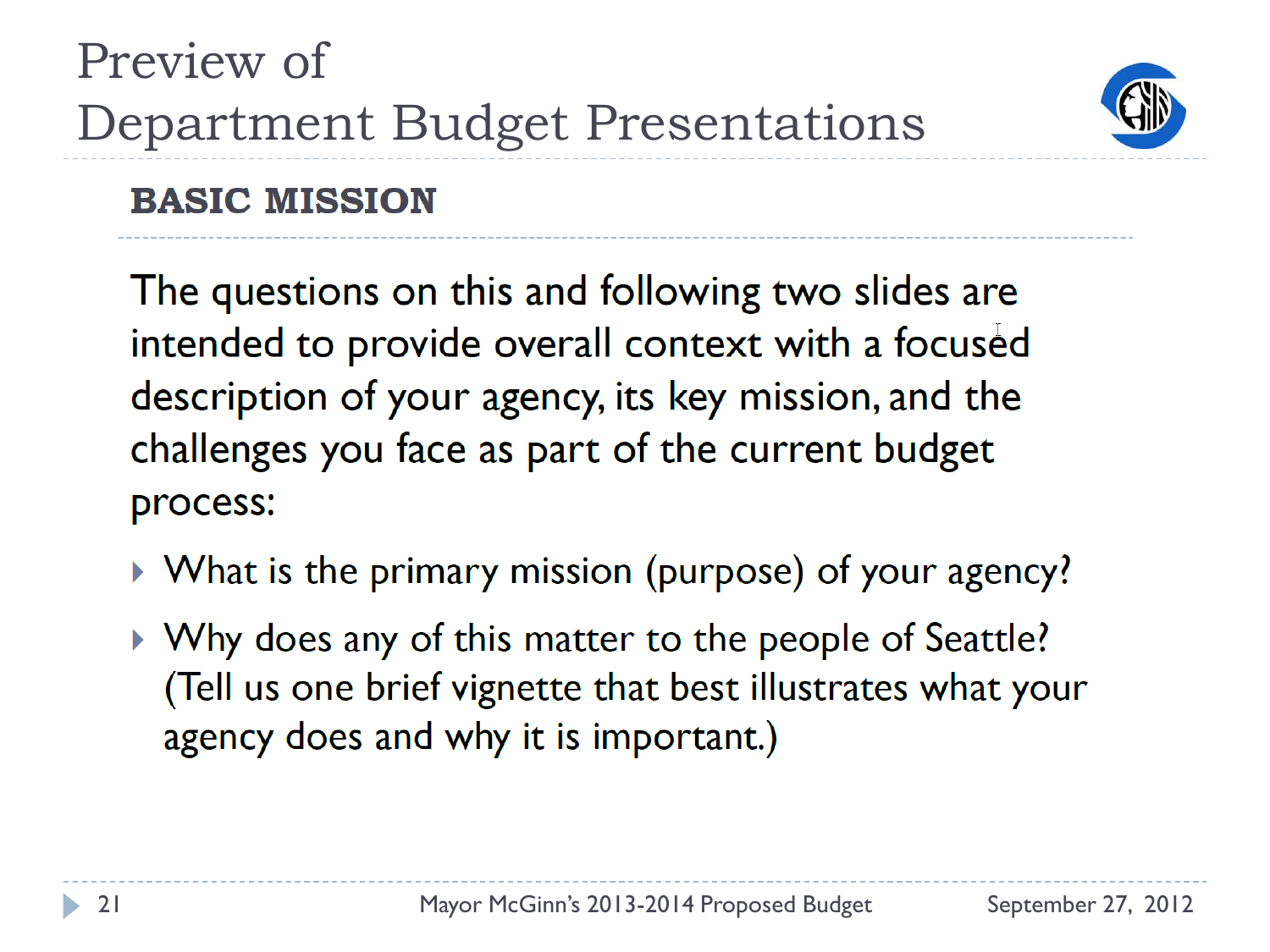

#### **KEY OUTCOMES AND REMAINING CHALLENGES**

- ▶ How will you know whether you have accomplished your mission or not?
- ▶ What results or outcomes do you measure?
- In what area(s) are you furthest from your desired outcomes (or achieving you mission) and what barriers do you face to closing this gap?

#### **ALIGNING MISSION AND BUDGET**

- How do your budget changes address the barriers you face in fulfilling your outcomes, and/or mission?
- ▶ More generally, how do your proposed budget changes align with your Department's mission?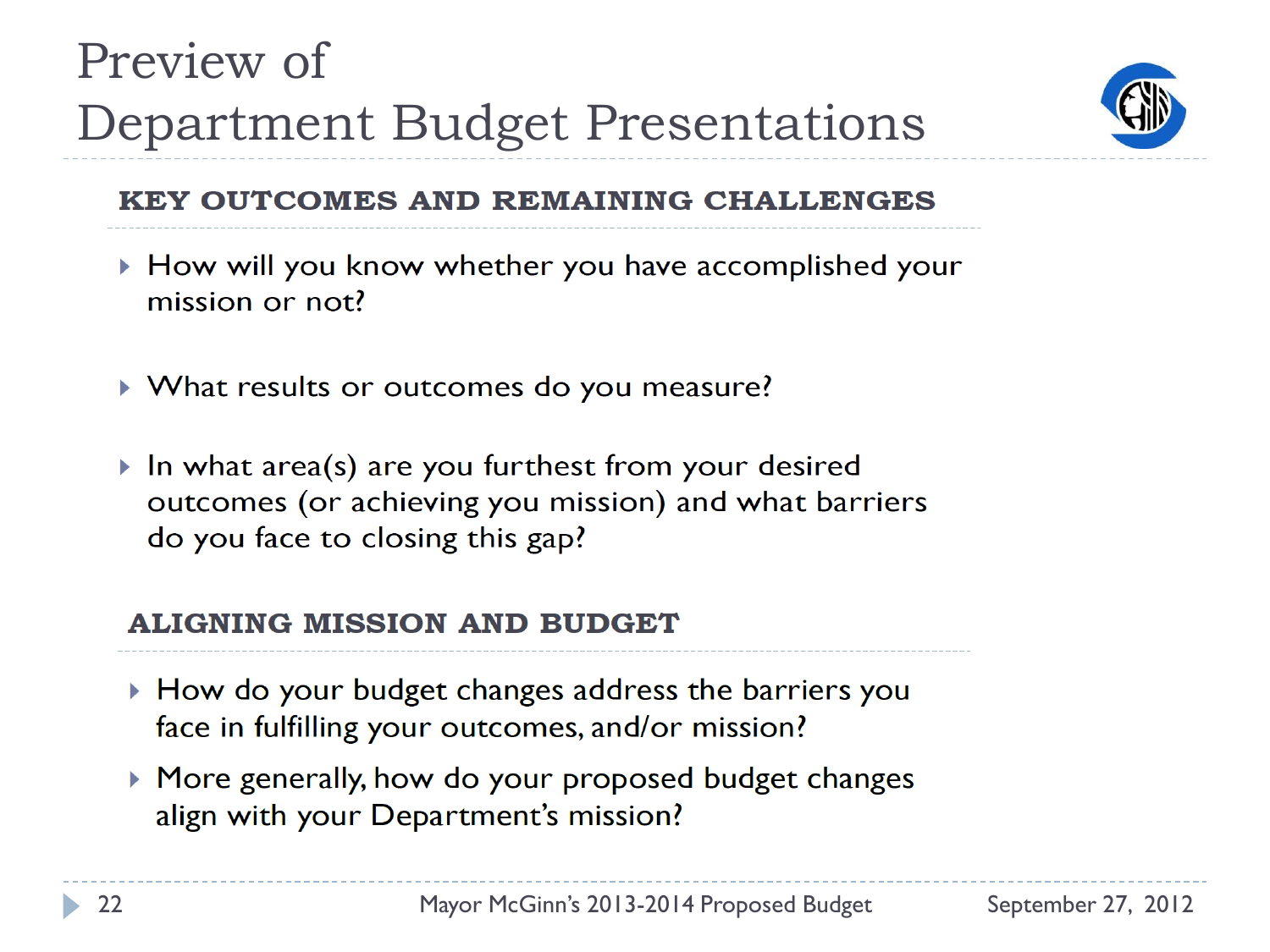

#### **TABLE 1 - INCREMENTAL BUDGET CHANGES FOR THE 2013-2014 BIENNIUM**

#### **DEPARTMENT'S NAME**

|                                                     | 2013<br><b>FUNDING</b><br><b>AMOUNT</b> | <b>FTE</b> | 2014<br><b>FUNDING</b><br><b>AMOUNT</b> | <b>FTE</b> | GF?     | <b>DESCRIPTION</b>                                                                                                                                                                                                                                                                                                         | BIP#               |
|-----------------------------------------------------|-----------------------------------------|------------|-----------------------------------------|------------|---------|----------------------------------------------------------------------------------------------------------------------------------------------------------------------------------------------------------------------------------------------------------------------------------------------------------------------------|--------------------|
| <b>2012 ADOPTED BUDGET</b>                          | \$310,197,963                           | 790        |                                         |            |         |                                                                                                                                                                                                                                                                                                                            |                    |
| CBO Adjustments to create Baseline                  | (7,848,291)                             |            |                                         |            |         | <b>Adjustments primarily to reflect</b><br>2011/2012 Endorsed CIP. Should<br>include explanation of significant<br>department-specific baseline<br>changes.                                                                                                                                                                |                    |
| Technical adjustments - Operations &<br>Maintenance | (2,693,944)                             | 3.0        |                                         |            | Partial | Decreases in reimbursable work and<br>completion of new Work Management<br>System, partially offset by increases in<br>city central information technology<br>costs and judgment and claims, and<br>additional budget authority for BTG<br>funded transit service. Includes on loan<br>positions for supported employment. | 70/<br>75/<br>113  |
| Technical adjustments - Capital<br>Improvements     | (37, 596, 766)                          |            |                                         |            | Partial | Refinements in scheduling for bridge<br>projects and revisions to King Street<br>Station Phase 2 based on available<br>funding.                                                                                                                                                                                            | 71/<br>508/<br>600 |
| <b>BASELINE BUDGET</b>                              | \$262,058,962                           | 793        |                                         |            |         |                                                                                                                                                                                                                                                                                                                            |                    |
| <b>PROPOSED CHANGES</b>                             |                                         |            |                                         |            |         |                                                                                                                                                                                                                                                                                                                            |                    |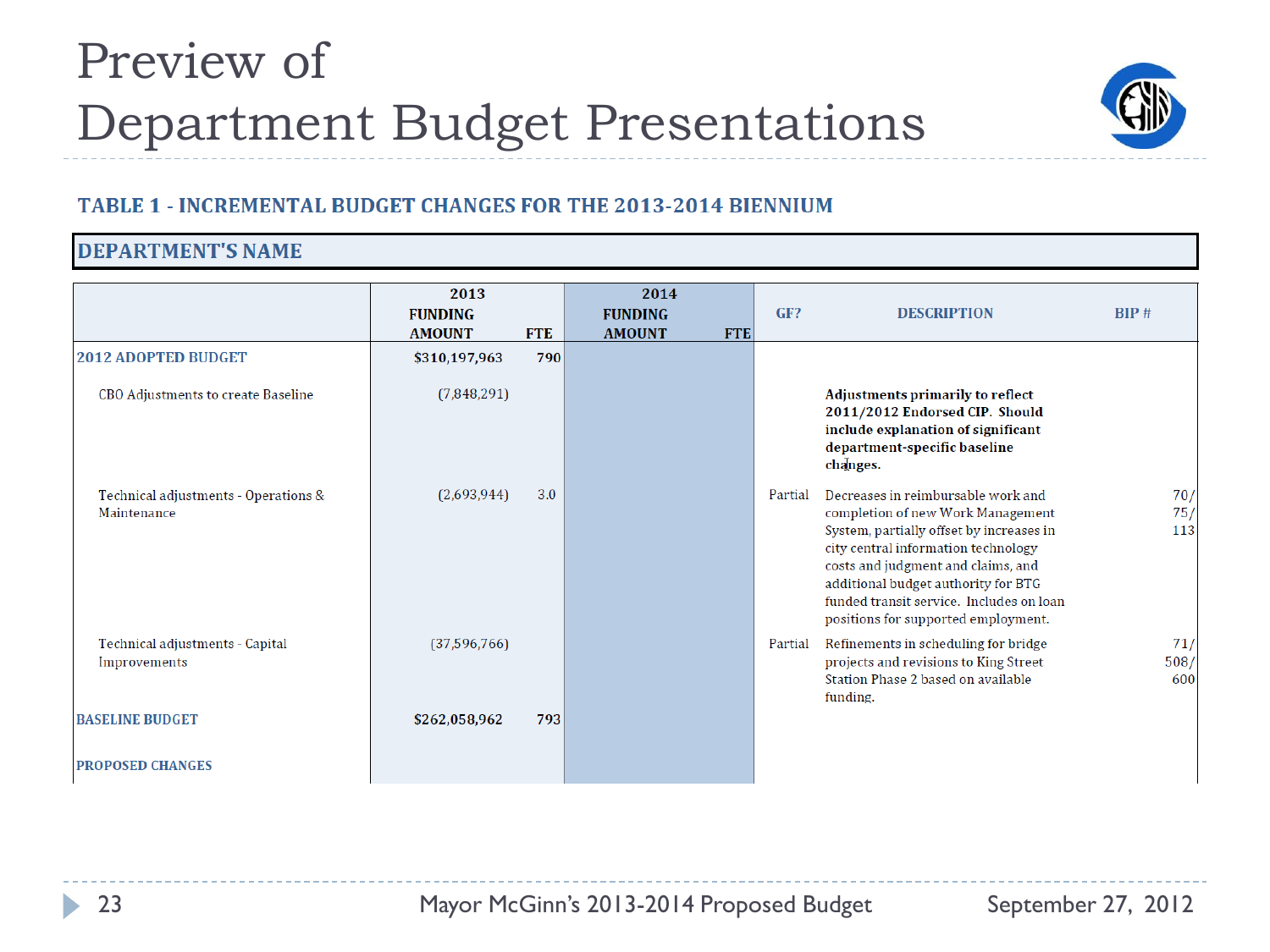#### TABLE 2 - CAPITAL IMPROVEMENT PROGRAM (CIP) CHANGES

#### **DEPARTMENT'S NAME**

|                | <b>PROJECT TITLE</b>                                      | 2013<br><b>APPROPRIATIONS</b><br>(In 1000) | 2014<br><b>APPROPRIATIONS</b><br>(In 1000) | <b>TOTAL PROJECT</b><br><b>COST</b><br>(In 1000) | <b>FUNDING</b><br><b>SOURCES</b> | <b>DESCRIPTION/EXPLANATION</b>                                                                                                                          |  |  |
|----------------|-----------------------------------------------------------|--------------------------------------------|--------------------------------------------|--------------------------------------------------|----------------------------------|---------------------------------------------------------------------------------------------------------------------------------------------------------|--|--|
|                | <b>NEW PROJECTS</b>                                       |                                            |                                            |                                                  |                                  |                                                                                                                                                         |  |  |
| $\vert$ 1)     | Pedestrian Master<br>Plan - School Safety                 | \$1,026                                    |                                            | \$6,344                                          |                                  | BTG - Levy LID Lift Project moved from O&M to CIP to<br>reflect transition from<br>development of the Ped Master<br>Plan to implementation of projects. |  |  |
|                | <b>PROJECTS CANCELLED OR DEFERRED</b>                     |                                            |                                            |                                                  |                                  |                                                                                                                                                         |  |  |
| $\overline{2}$ | Aurora Transit,<br>Pedestrian, and<br>Safety Improvements | \$0                                        |                                            |                                                  | 33,403 To Be Determined          | Project on hold until additional<br>funding can be secured.                                                                                             |  |  |





2013-2018 PROPOSED CIP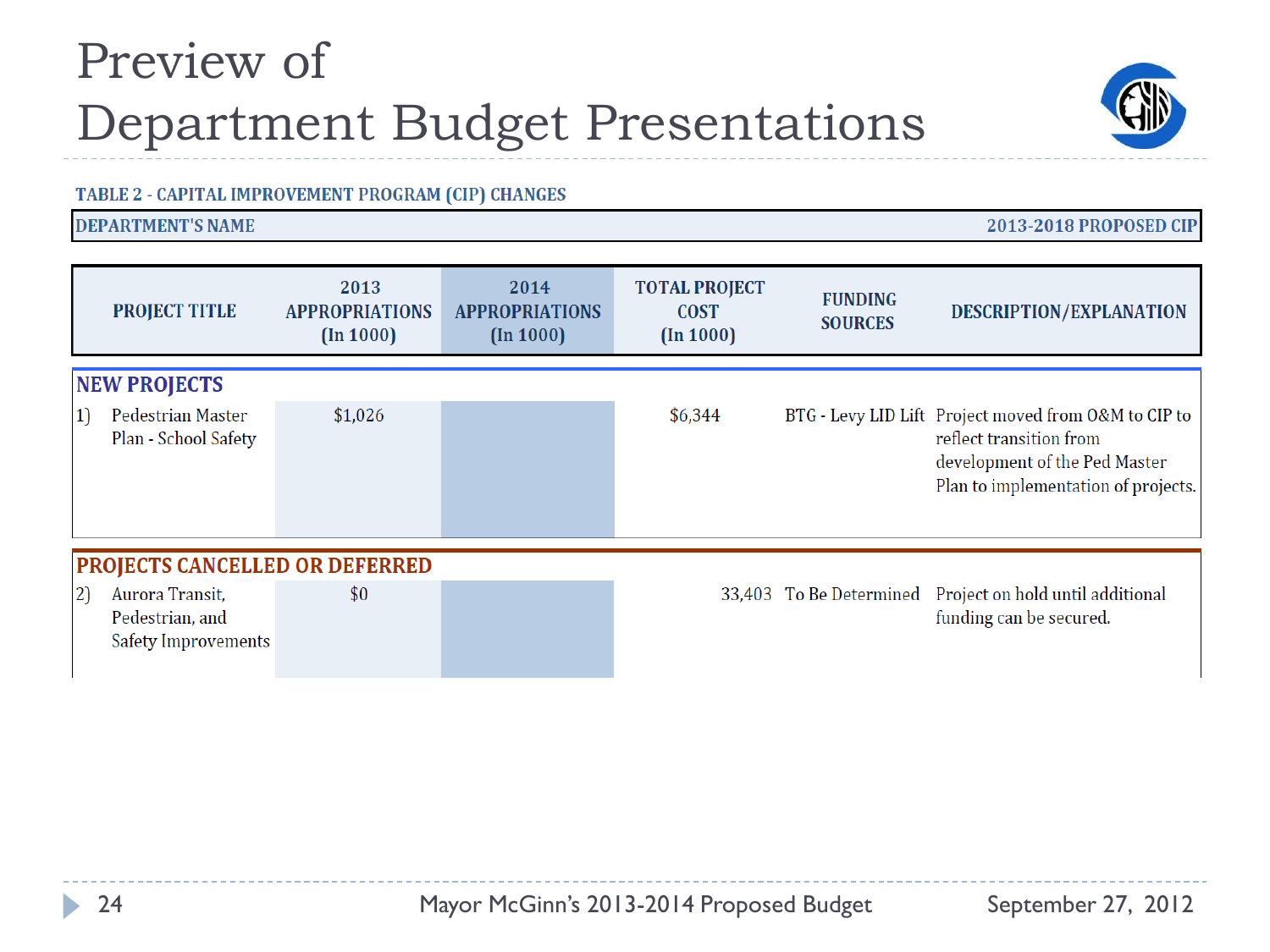

#### **TABLE 3 - BUDGET OVERVIEW**

#### **DEPARTMENT's NAME:**

#### **EXPENDITURES OVERVIEW (2013-2014 PROPOSED)**

| <b>BUDGET CONTROL LEVELS</b>      | 2012<br><b>ADOPTED</b> | 2013<br><b>PROPOSED</b> | % CHANGE<br>$'12 - 13$ | 2014<br><b>PROPOSED</b> | % CHANGE<br>$'13 - 14$ |
|-----------------------------------|------------------------|-------------------------|------------------------|-------------------------|------------------------|
| <b>Expenditures by BCL</b>        |                        |                         |                        |                         |                        |
| <b>Major Projects</b>             | \$84,880,000           | \$75,177,000            | $-11.4%$               | \$105,134,000           | 39.8%                  |
| Major Maintenance / Replacement   | \$51,280,000           | \$84,847,000            | 65.5%                  | \$56,783,000            | $-33.1%$               |
| Mobility-Capital                  | \$45,080,000           | \$37,335,000            | $-17.2%$               | \$34,030,000            | $-8.9%$                |
| Mobility-Operations               | \$36,297,000           | \$35,113,000            | $-3.3%$                | \$37,304,000            | 6.2%                   |
| <b>Street Maintenance</b>         | \$25,085,000           | \$28,246,000            | 12.6%                  | \$30,294,000            | 7.3%                   |
| <b>ROW Management</b>             | \$10,476,000           | \$11,304,000            | 7.9%                   | \$12,135,000            | 7.4%                   |
| <b>Bridges &amp; Structures</b>   | \$7,182,000            | \$7,245,000             | 0.9%                   | \$7,646,000             | 5.5%                   |
| <b>Urban Forestry</b>             | \$4,150,000            | \$4,371,000             | 5.3%                   | \$4,103,000             | $-6.1\%$               |
| <b>Engineering Services</b>       | \$1,900,000            | \$2,280,000             | 20.0%                  | \$2,126,000             | $-6.8%$                |
| <b>General Expense</b>            | \$16,908,000           | \$20,782,000            | 22.9%                  | \$22,787,000            | 9.6%                   |
| Department Management             | \$3,599,000            | \$3,497,000             | $-2.8%$                | \$922,000               | $-73.6%$               |
| <b>Total SDOT Expenditures</b>    | \$286,837,000          | \$310,198,000           | 8.1%                   | \$313,263,000           | $1.0\%$                |
| <b>Total FTEs</b>                 | 798.5                  | 790                     | $-1.1%$                | 765                     | $-3.2\%$               |
| <b>Revenues SDOT</b>              |                        |                         |                        |                         |                        |
| General Fund & Gas Tax            | \$52,830,000           | \$52,064,000            | $-1.4%$                | \$49,852,000            | $-4.2\%$               |
| <b>Cumulative Reserve Subfund</b> | \$9,139,000            | \$7,656,000             | $-16.2%$               | \$5,383,000             | $-29.7%$               |
| BTG Levy, CPT & EHT               | \$63,077,000           | \$60,989,000            | $-3.3%$                | \$62,528,000            | 2.5%                   |
| New 2.5% CPT                      |                        |                         |                        | \$4,824,000             |                        |
| New \$20 VLF                      |                        |                         |                        | \$3,400,000             |                        |
| Grants, Bonds, Reimb & Other      | \$164,112,000          | \$189,489,000           | 15.5%                  | \$177,276,000           | $-6.4\%$               |
| <b>Total SDOT Revenues</b>        | \$289,158,000          | \$310,198,000           | 7.3%                   | \$303,263,000           | $-2.2\%$               |

25 Mayor McGinn's 2013-2014 Proposed Budget September 27, 2012